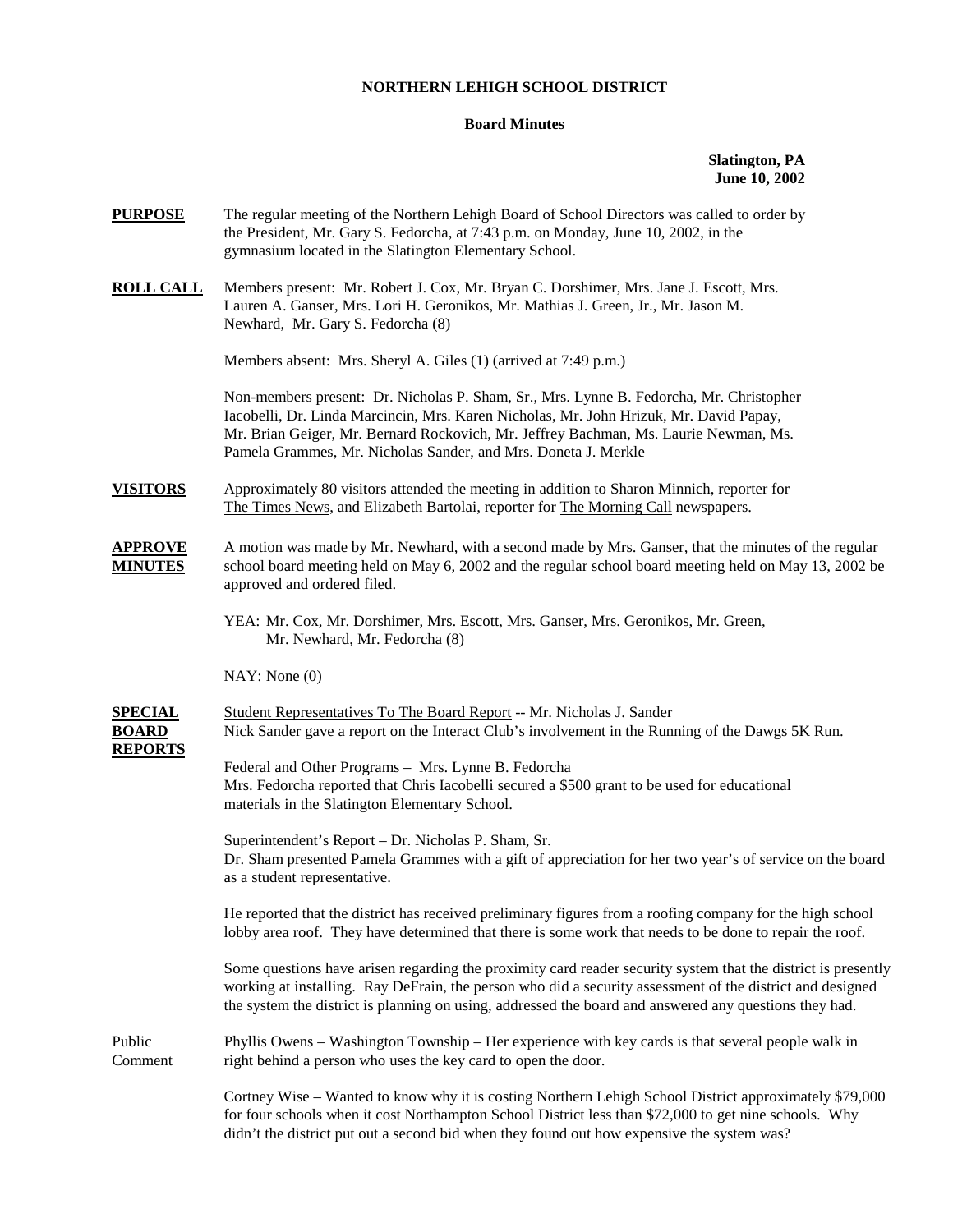|                                                                                 | Dr. Sham gave a report on the Fourth Annual Running of the Dawgs. He publicly thanked Sharon<br>Karpiszin and Janet McKelvey who co-chaired the event. He also thanked all of the approximate 80 people<br>who volunteered to help. Preliminary numbers indicate that the Educational Foundation made<br>approximately \$1200 more than last year. The estimated profit is \$7600.00.                                                                                                                                                                                                                                                                                                                                                                                                                                                                                                                                                               |  |  |  |  |  |
|---------------------------------------------------------------------------------|-----------------------------------------------------------------------------------------------------------------------------------------------------------------------------------------------------------------------------------------------------------------------------------------------------------------------------------------------------------------------------------------------------------------------------------------------------------------------------------------------------------------------------------------------------------------------------------------------------------------------------------------------------------------------------------------------------------------------------------------------------------------------------------------------------------------------------------------------------------------------------------------------------------------------------------------------------|--|--|--|--|--|
| Executive<br>Session                                                            | An Executive Work Session was held at 7:00 p.m. preceding the meeting for personnel reasons.                                                                                                                                                                                                                                                                                                                                                                                                                                                                                                                                                                                                                                                                                                                                                                                                                                                        |  |  |  |  |  |
| <b>PERSONNEL</b>                                                                | A motion was made by Mrs. Escott, with a second made by Mrs. Giles, that the Board of Education<br>approve the following personnel items:                                                                                                                                                                                                                                                                                                                                                                                                                                                                                                                                                                                                                                                                                                                                                                                                           |  |  |  |  |  |
| Resignations-<br>Instructional                                                  | Accept the resignation of Rebecca Rhodes, from her position as secondary music teacher in the high<br>school and middle school, effective August 31, 2002. She has accepted a position in another school district.                                                                                                                                                                                                                                                                                                                                                                                                                                                                                                                                                                                                                                                                                                                                  |  |  |  |  |  |
|                                                                                 | Accept the resignation of Thomas Sheehan from his position as guidance counselor in<br>the senior high school. Effective June 28, 2002, Mr. Sheehan will be retiring from the Northern<br>Lehigh School District after thirty-five years of teaching.                                                                                                                                                                                                                                                                                                                                                                                                                                                                                                                                                                                                                                                                                               |  |  |  |  |  |
|                                                                                 | Accept the resignation of Jacqueline Sham, from her Slatington Elementary School teaching position,<br>effective June 11, 2002.                                                                                                                                                                                                                                                                                                                                                                                                                                                                                                                                                                                                                                                                                                                                                                                                                     |  |  |  |  |  |
|                                                                                 | Co-Curricular Appointment for 2002-2003                                                                                                                                                                                                                                                                                                                                                                                                                                                                                                                                                                                                                                                                                                                                                                                                                                                                                                             |  |  |  |  |  |
|                                                                                 | Manuel Guedes - Assistant Football Coach (Shared Stipend)<br>Gregory Poremba - Assistant Football (Shared Stipend)                                                                                                                                                                                                                                                                                                                                                                                                                                                                                                                                                                                                                                                                                                                                                                                                                                  |  |  |  |  |  |
| Unpaid Vol.<br>Coach                                                            | Approve the appointment (pending verification of clearances) of the following individual as a<br>volunteer football coach for the 2002-2003 school year: Ryan VanNorman                                                                                                                                                                                                                                                                                                                                                                                                                                                                                                                                                                                                                                                                                                                                                                             |  |  |  |  |  |
| Leave Without                                                                   | Approve the request of Jennifer Hilbert, Peters Elementary second grade teacher, to take a one-day Pay<br>leave of absence, without pay, on November 27, 2002. She plans to use her two personal days in<br>conjunction with the requested unpaid day. Her request will not be considered a precedent for future<br>requests per correspondence received from the Northern Lehigh Education Association.                                                                                                                                                                                                                                                                                                                                                                                                                                                                                                                                            |  |  |  |  |  |
| Change of<br><b>Status</b>                                                      | Approve to authorize the administration to reduce, from fulltime to halftime, the teaching status of<br>Julia Witmer, high school chemistry teacher beginning with the 2002-2003 school year. This<br>change in status is as a result of decreased enrollment.                                                                                                                                                                                                                                                                                                                                                                                                                                                                                                                                                                                                                                                                                      |  |  |  |  |  |
| Request for<br>Sabbatical<br>Leave Of<br>Absence For<br>Educational<br>Purposes | Approve the request of Nevin Ranck, high school physics teacher, to take a sabbatical leave of<br>absence for educational purposes during the second semester of the 2002-2003 school year and the<br>second semester of the 2003-2004 school year. During the second semester of the 2002-2003<br>school year, Mr. Ranck is requesting that he be permitted to teach the Physics II class at the senior<br>high school. Except for the monetary compensation due to him via his sabbatical status, he has<br>waived any monetary compensation that otherwise might be due to him for teaching the second<br>semester 2003 Physics II class. He is however asking for Act 48 credits for teaching the Physics II<br>class and a reduction in the mandatory credits for a sabbatical leave. This request will not be<br>precedent setting for future sabbatical leave requests per correspondence from the Northern Lehigh<br>Education Association. |  |  |  |  |  |
|                                                                                 | YEA: Mr. Cox, Mr. Dorshimer, Mrs. Escott, Mrs. Ganser, Mrs. Giles, Mrs. Geronikos, Mr. Green,<br>Mr. Newhard, Mr. Fedorcha (9)                                                                                                                                                                                                                                                                                                                                                                                                                                                                                                                                                                                                                                                                                                                                                                                                                      |  |  |  |  |  |

NAY: None (0)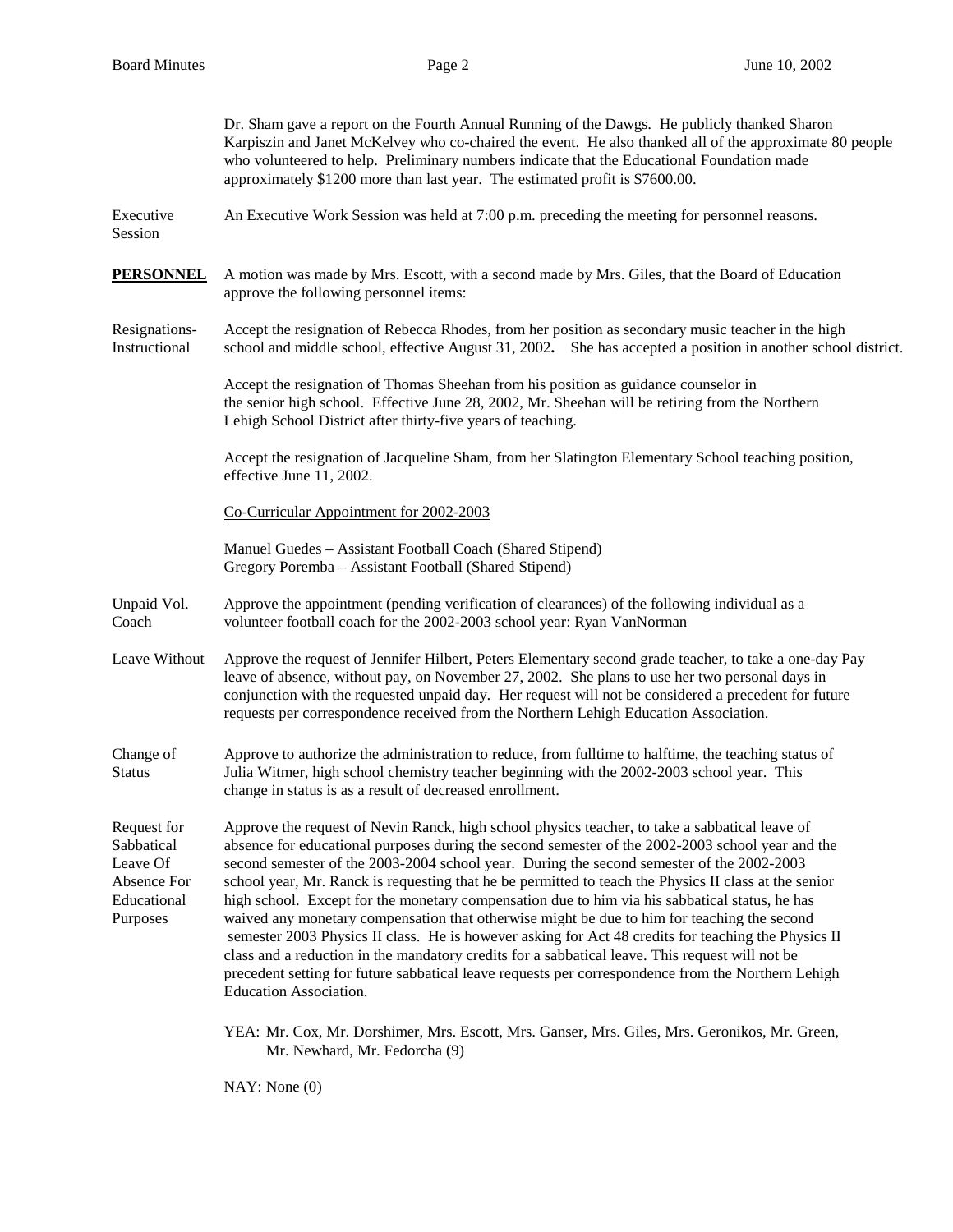| <b>POLICY</b>                 | A motion was made by Mr. Green, with a second made by Mr. Dorshimer, that the Board of Education<br>approve the following items listed under Policy:                                                                                                                                                                                                                                                                                        |  |  |  |  |
|-------------------------------|---------------------------------------------------------------------------------------------------------------------------------------------------------------------------------------------------------------------------------------------------------------------------------------------------------------------------------------------------------------------------------------------------------------------------------------------|--|--|--|--|
| Conferences                   | Approve the request of Elizabeth Vasquez,, Laurie Newman, and Dawn Wadsworth, to attend a<br>National Autism Conference and Summer Autism Institute Conference in State College, PA from<br>July 31-August 2, 2002. Expenses for this conference include \$50.00 each for registration, \$90.00<br>each for meals, \$260.00 each for lodging, \$52.50 for travel, for a total cost of \$1252.50 and will<br>be paid for through IDEA funds. |  |  |  |  |
|                               | Approve the Northern Lehigh Middle School Student Activities Account Statement for the month<br>of May 2002.                                                                                                                                                                                                                                                                                                                                |  |  |  |  |
|                               | YEA: Mr. Cox, Mr. Dorshimer, Mrs. Escott, Mrs. Ganser, Mrs. Giles, Mrs. Geronikos, Mr. Green,<br>Mr. Newhard, Mr. Fedorcha (9)                                                                                                                                                                                                                                                                                                              |  |  |  |  |
|                               | NAY: None(0)                                                                                                                                                                                                                                                                                                                                                                                                                                |  |  |  |  |
| <b>NEW</b><br><b>BUSINESS</b> | A motion was made by Mr. Cox, with a second made by Mrs. Geronikos, that the Board of<br>Education authorize the continuation of Mr. David Papay as acting principal in the senior high<br>school from July 1, 2002 through December 31, 2002 or pending the hiring of a permanent high<br>school principal at a stipend of \$2500.00.                                                                                                      |  |  |  |  |
|                               | YEA: Mr. Cox, Mr. Dorshimer, Mrs. Escott, Mrs. Ganser, Mrs. Giles, Mrs. Geronikos, Mr. Green,<br>Mr. Newhard, Mr. Fedorcha (9)                                                                                                                                                                                                                                                                                                              |  |  |  |  |
|                               | NAY: None(0)                                                                                                                                                                                                                                                                                                                                                                                                                                |  |  |  |  |
|                               | A motion was made by Mr. Dorshimer, with a second made by Mr. Cox, that the Board of<br>Education authorize awarding of bids for the district security system pending review by our district<br>solicitor, as long as the lowest bidder meets the specs.                                                                                                                                                                                    |  |  |  |  |
| Public<br>Comment             | Terry Bowman – Washington Township – Would the board consider looking at what system<br>Northampton has in an effort to possibly save money. He also asked who is the solicitor and who<br>names the solicitor.                                                                                                                                                                                                                             |  |  |  |  |
|                               | Dave Mulcahy - Walnutport - Northampton's security system is nowhere near as secure as the system<br>we are considering installing.                                                                                                                                                                                                                                                                                                         |  |  |  |  |
|                               | Jim Stehl – President of Sonotrol security systems – said he was the low bidder at Northern Lehigh for<br>this system. He stated that Northampton School District is very happy with their system. Indicated he<br>sent letters to the district that he could save them money and put in a system that does everything they<br>want except the networking.                                                                                  |  |  |  |  |
|                               | Dave Mulcahy – Walnutport – Yes this system would be cheaper up front, however, in maintenance and<br>administration over a very short period of time you would eat that savings up. Doing it right the first<br>time is more important than continually paying and not having the proper system.                                                                                                                                           |  |  |  |  |
|                               | <b>ROLL CALL:</b><br>YEA:<br>Mr. Cox, Mr. Dorshimer, Mrs. Escott, Mr. Newhard, Mr. Fedorcha (5)<br>Mrs. Ganser, Mrs. Geronikos, Mrs. Giles, Mr. Green (4)<br>NAY:<br>Motion carried.                                                                                                                                                                                                                                                        |  |  |  |  |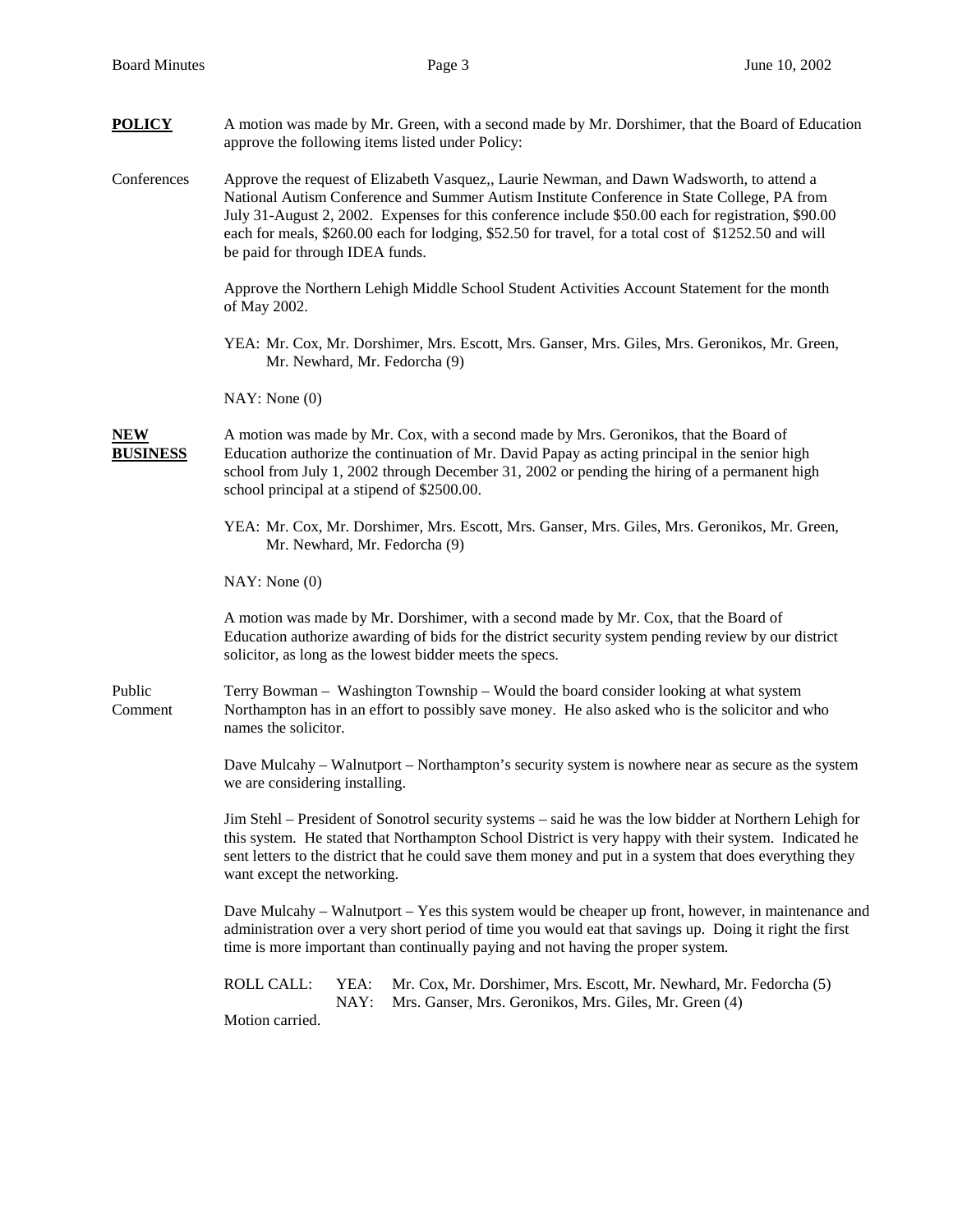**FINANCIAL** A motion was made by Mrs. Geronikos, with a second made by Mr. Dorshimer, that the Board of Education approve following financial items:

Pay Technology Approve payment of bills from the Technology Account for the month of April 2002, as presented. Account Bills

Walnutport Approve a refund for overpayment of Walnutport Real Estate Taxes for the property owners as Tax Refund listed for the month of June.

#### Award Bids **DIESEL FUEL**

Awarded to Reichenbach's - W.S. Reichenbach & Son, Inc. @

- a firm base price of .865 cents per gallon (normal blend)
- a firm base price of .883 cents per gallon (70%/30% blend)

### **UNLEADED GASOLINE**

 Awarded to Reichenbach's - W.S. Reichenbach & Son, Inc. @ - a fluctuating base price of .946 cents per gallon

#### **#2 GRADE FUEL OIL – TRANSPORT DELIVERY OF MORE THAN 6800 GALLONS**

Awarded to Reichenbach's - W.S. Reichenbach & Son, Inc. @

- a firm base price of .795 cents per gallon

# **#2 GRADE FUEL OIL – TANKWAGON DELIVERY OF LESS THAN 6800 GALLONS**

 Awarded to Reichenbach's - W.S. Reichenbach & Son, Inc. @ - a firm base price of .94 cents per gallon

CONTRACT PERIOD – JULY 1, 2002 – JUNE 30, 2003

| Project Fit<br>America<br>Equipment         | Approve to except the Project Fit America Equipment donated by MESH and LVH.<br>Installation of this equipment and the playground carpet is estimated to be \$10,000.                                                                                                                                                                                                     |  |  |  |  |  |
|---------------------------------------------|---------------------------------------------------------------------------------------------------------------------------------------------------------------------------------------------------------------------------------------------------------------------------------------------------------------------------------------------------------------------------|--|--|--|--|--|
| Public<br>Comment                           | Linda Faust, representing MESH, informed the public what Project Fit America was.                                                                                                                                                                                                                                                                                         |  |  |  |  |  |
|                                             | Michelle Lucien – Slatington – How many schoolbooks would \$10,000 buy? If MESH is willing<br>to donate the equipment, maybe we should look to the community to raise the money to install<br>playground and fitness equipment rather than use our tax dollars.                                                                                                           |  |  |  |  |  |
| <b>Install Hollow</b><br><b>Metal Doors</b> | Approve the installation of a pair of hollow metal doors to gain access to a storage<br>area under the high school auditorium. This work is to be done by Hollenbach Construction, Inc.<br>at a cost of \$3,695.00. Money for this project is to be paid for from the contingency fund of the<br>High School Project.                                                     |  |  |  |  |  |
| Pay Construct-<br>ion Bills In<br>July      | Approve to grant permission to the business office to pay construction bills due during<br>the month of July as required by contract. There is no scheduled board meeting in July.                                                                                                                                                                                        |  |  |  |  |  |
| Orders                                      | Approve Change Approve middle school Educational Enhancements Change Orders G-4 in the amount of<br>\$6,471.00 for Hollenbach Construction, Inc., and H-2 in the amount of \$12,096.08 and H-3 in the<br>amount of \$7,448.12 for JBM Plumbing, Inc., and enter into contract for these change orders upon<br>approval of Pennsylvania Department of Education PLANCON I. |  |  |  |  |  |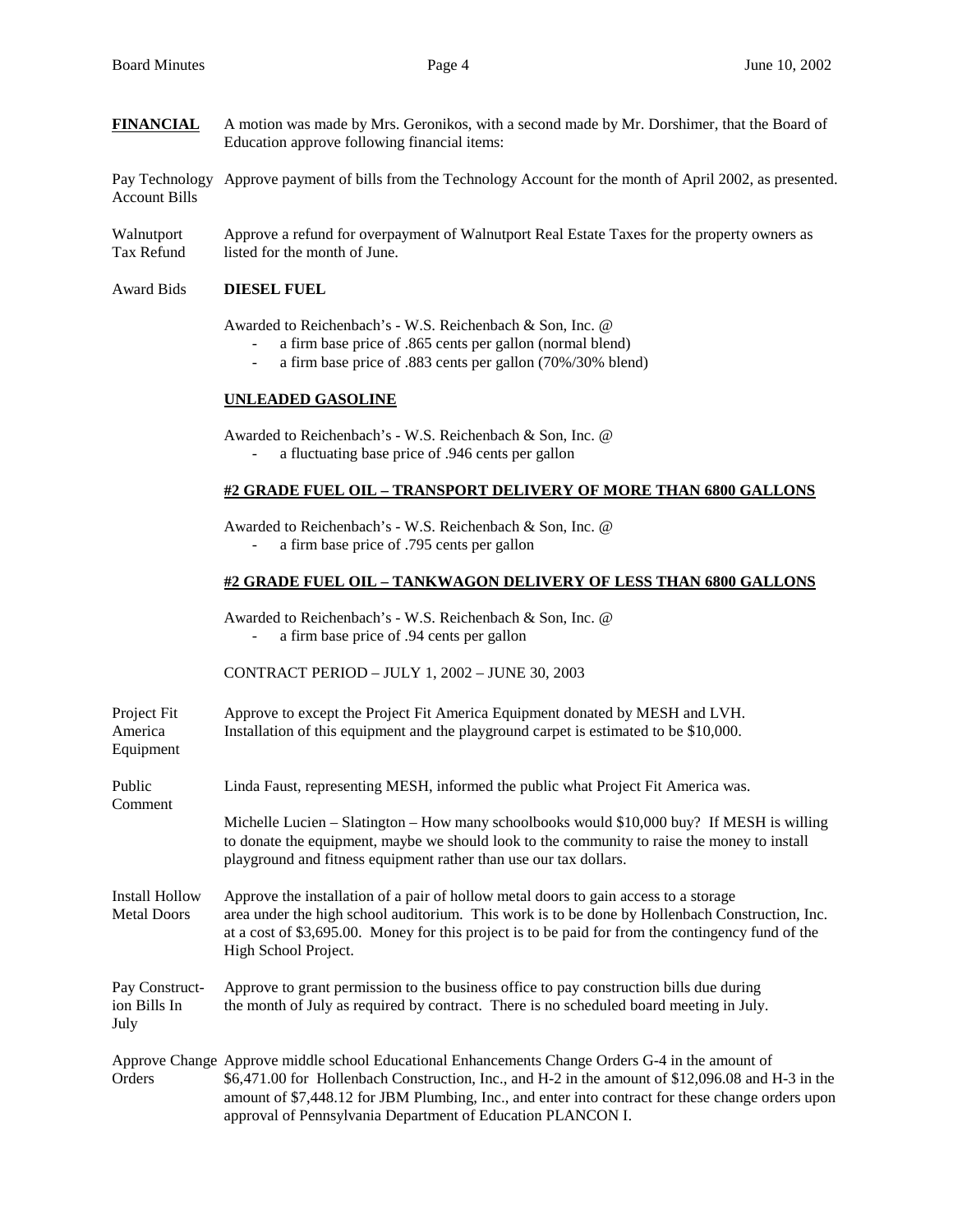| <b>FINANCIAL</b><br>(Con't.)                                      | Approve middle school Auditorium Toilet Room Renovations Change Orders G-5 in the<br>amount of \$33,808.50 for Hollenbach Construction, Inc., and P-2 in the amount of \$16,246.85 for<br>JBM Plumbing, Inc., and enter into contract for these change orders upon approval of Pennsylvania<br>Department of Education PLANCON I.                                                        |  |  |  |  |  |
|-------------------------------------------------------------------|------------------------------------------------------------------------------------------------------------------------------------------------------------------------------------------------------------------------------------------------------------------------------------------------------------------------------------------------------------------------------------------|--|--|--|--|--|
| Door Access<br>Control System                                     | Approve to award the contract for a Door Access Control System to Communications<br>Systems, Inc. of Allentown, PA in the amount of \$79,524.00, pending solicitors review. Funds<br>for this project are to be paid from the 2001 AA Extended Funding Bond.                                                                                                                             |  |  |  |  |  |
| <b>Closed Circuit</b><br>TV System<br>Contract                    | Approve to award the contract for Closed Circuit TV Systems to Communications<br>Systems, Inc. of Allentown, PA in the amount of \$70,933.00. Funds for this project are to be<br>paid from the 2001 AA Extended Funding Bond.                                                                                                                                                           |  |  |  |  |  |
| <b>Install Cabling</b><br>In Slatington &<br>Peters<br>Elementary | Approve to allow CTC Associates to furnish and install the category 5e duplex data<br>cabling for teacher stations and lab upgrades in the Slatington and Peters Elementary Schools.<br>This project is to be completed as defined in accordance with state ITQ pricing. Total cost for<br>this project is to be \$42,946.00 and funds will come from the 2001 AA Extended Funding Bond. |  |  |  |  |  |
| Budgetary<br><b>Transfers</b>                                     | Approve budgetary transfers as presented. (See Attachment)                                                                                                                                                                                                                                                                                                                               |  |  |  |  |  |
| Appoint<br>Insurance<br><b>Brokers</b>                            | Appoint Hilb, Rogal and Hamilton Company (HRH) Palley Simon Associates as the district<br>insurance broker for Property, Casualty, Liability and Workers' Compensation Insurance for the<br>2002-2003 school year.                                                                                                                                                                       |  |  |  |  |  |
| Award                                                             | Award insurance coverage for the 2002-2003 school year to the following companies:                                                                                                                                                                                                                                                                                                       |  |  |  |  |  |
| Insurance                                                         | 1. Commercial Package and Automobile (Vehicle Liability, General Liability<br>Property Insurance and Boiler and Machinery) - Republic Franklin- UTICA National<br>Insurance Company - \$36,160. The renewal is with the same company as last year and the<br>premium is an increase of \$15,122 over last year's rate.                                                                   |  |  |  |  |  |
|                                                                   | 2. Commercial Umbrella Liability Insurance - Crum & Forster Insurance<br>Company - \$15,000. The renewal is with the same company as last year and the premium has<br>increased by \$6,500.                                                                                                                                                                                              |  |  |  |  |  |
|                                                                   | 3. School Leaders Errors and Omissions Liability - \$19,458. PSBA Insurance<br>Trust. The renewal is with the same company as last year, and the premium has increased by<br>\$7,179.                                                                                                                                                                                                    |  |  |  |  |  |
|                                                                   | 4. Worker's Compensation Coverage for the 2001-2002 school year – PSBA<br>Insurance Trust/Old Republic - estimated premium of \$60,625 that is based upon estimated<br>payroll. The renewal is with the same company as last year, and the premium has increased by<br>\$17,467.                                                                                                         |  |  |  |  |  |
|                                                                   | <b>Information Only:</b><br>1. Please note that the pollution liability policy was awarded in 2000<br>to American International Specialty Lives Insurance Company for a three-year period at<br>\$8,250.                                                                                                                                                                                 |  |  |  |  |  |
|                                                                   | 2. Please note that an Employee Dishonesty Bond for \$275,000 covers public<br>employees of the school district, including faithful performance. This coverage is part of the<br>package premium.                                                                                                                                                                                        |  |  |  |  |  |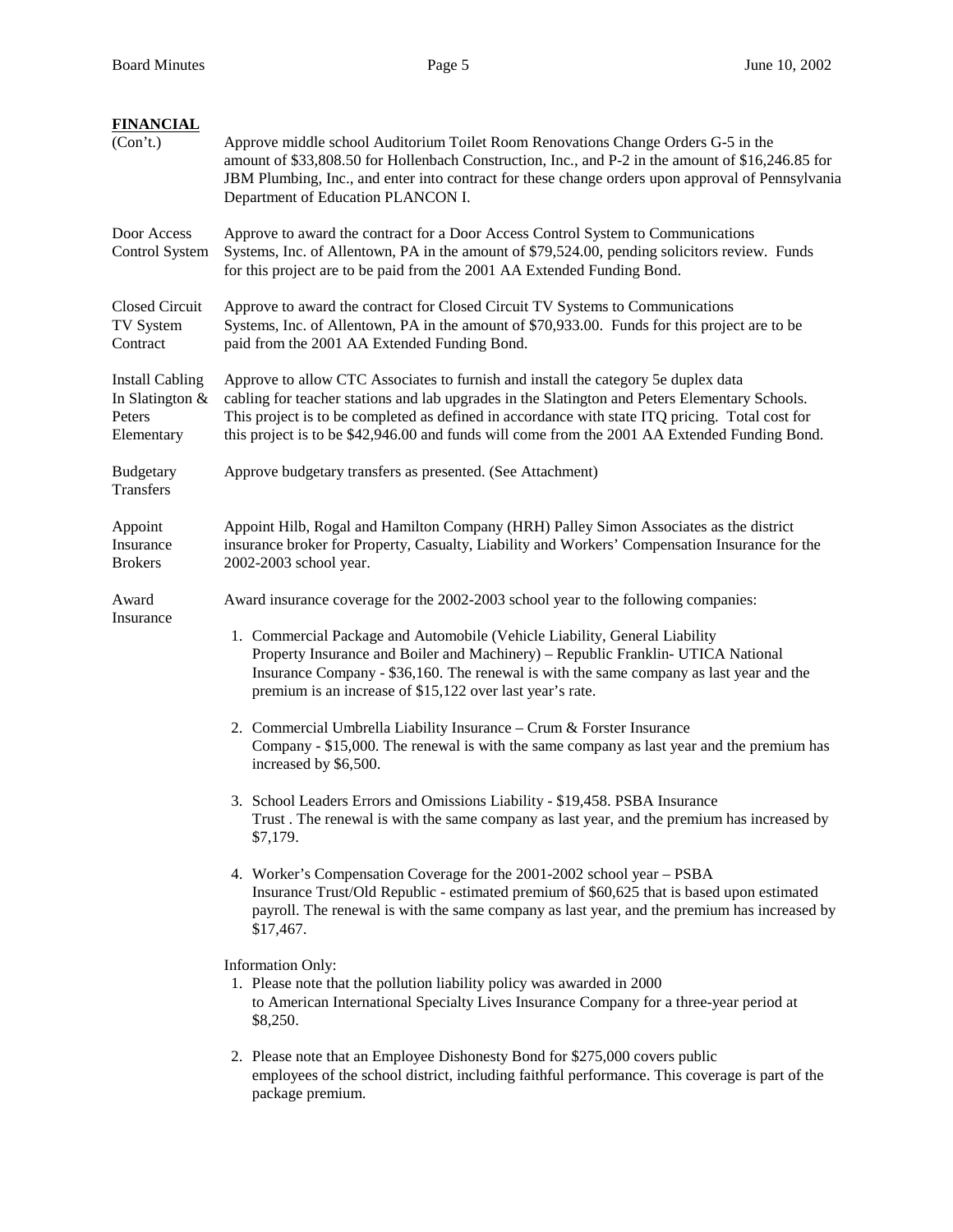# **FINANCIAL** (Con't.)

| <b>Appoint State-</b><br>Wide Tax<br>Recovery      | Approve the appointment of Statewide Tax Recovery as the delinquent per capita tax<br>collector for the district for the 2002-03 school year.                                                                                                                                                                        |  |  |  |  |  |
|----------------------------------------------------|----------------------------------------------------------------------------------------------------------------------------------------------------------------------------------------------------------------------------------------------------------------------------------------------------------------------|--|--|--|--|--|
| Appoint AON<br>Consulting                          | Approve the travel and accident insurance policy with AON Consulting. The policy<br>renews for the 2002-03 school year at a \$500 yearly premium that is no increase during the three-<br>year period expiring August 13, 2003.                                                                                      |  |  |  |  |  |
| Maintenance<br>Agreement --                        | Approve a maintenance agreement for the 2002-03 school year with Allentown Sewing Machine<br>Outlet. The agreement covers sewing machines located in the Middle School as follows:                                                                                                                                   |  |  |  |  |  |
| Allentown<br>Sewing<br>Machine<br>Outlet           | 20 machines at \$25 per machine plus parts = \$500 plus parts                                                                                                                                                                                                                                                        |  |  |  |  |  |
|                                                    | <b>ROLL CALL:</b><br>YEA:<br>Mr. Dorshimer, Mrs. Escott, Mrs. Ganser, Mrs. Geronikos, Mrs. Giles, Mr. Cox (7)<br>NAY:<br>Mr. Green, Mr. Newhard (2)<br>Motion carried.                                                                                                                                               |  |  |  |  |  |
| Pay General<br><b>Bills</b>                        | A motion was made by Mr. Green, with a second made by Mrs. Giles, that the Board of Education approve Fund<br>payment of General Fund bills for the month of April 2002, as presented.                                                                                                                               |  |  |  |  |  |
|                                                    | YEA: Mr. Cox, Mr. Dorshimer, Mrs. Escott, Mrs. Ganser, Mrs. Giles, Mrs. Geronikos, Mr. Green,<br>Mr. Newhard, Mr. Fedorcha (9)                                                                                                                                                                                       |  |  |  |  |  |
|                                                    | NAY: None(0)                                                                                                                                                                                                                                                                                                         |  |  |  |  |  |
|                                                    | <b>CORRESPON-</b> A letter was received from Senator Dent regarding our position on House Bill 621.                                                                                                                                                                                                                  |  |  |  |  |  |
| <b>DENCE</b>                                       | A letter was received from Sonotrol.                                                                                                                                                                                                                                                                                 |  |  |  |  |  |
|                                                    | Mrs. Geronikos thanked the PTO for all of their efforts in donating countless time and money to<br>our school on behalf of our students. She made particular mention of the Lighted Bulletin Board<br>School Signs installed outside of the Peters Elementary and most recently the Slatington<br>Elementary School. |  |  |  |  |  |
| <b>INFORM-</b><br><u>ATION</u>                     | Notification has been received from the Pennsylvania Department of Education of their approval<br>of PlanCon Part I: Interim Reporting for additions/alterations of the middle school. Copies of<br>these documents and appended materials will be entered into the official minutes of this meeting.                |  |  |  |  |  |
| <b>RECOG-</b><br><b>NITION OF</b><br><b>GUESTS</b> | Denise Plotsko – Washington Township – Teacher in district for 31 years. Addressed the board<br>as to why they voted down an early retirement incentive.                                                                                                                                                             |  |  |  |  |  |
|                                                    | Janet Kern - Walnutport - President NLEA - Informed the board about the Northern Lehigh<br>PDAP teacher test results that were not reported in the Morning Call newspaper.                                                                                                                                           |  |  |  |  |  |
|                                                    | Art George – Slatington – Mailed letter to all board members, he hoped they had an opportunity to<br>read it. There were soccer signups the last two weekends and he reported that 325-350 children<br>will be playing soccer this fall.                                                                             |  |  |  |  |  |
|                                                    | Sherri Molitoris – PTO Treasurer – Reported that the PTO spent approximately \$15,000 on the<br>two signs that were installed at the elementary schools thanks to the Kids Stuff Book Sale.                                                                                                                          |  |  |  |  |  |
|                                                    | Patrice Arnold – Washington Township – PTO President – the board and administration can't do it<br>alone. They need the help of volunteer organizations.                                                                                                                                                             |  |  |  |  |  |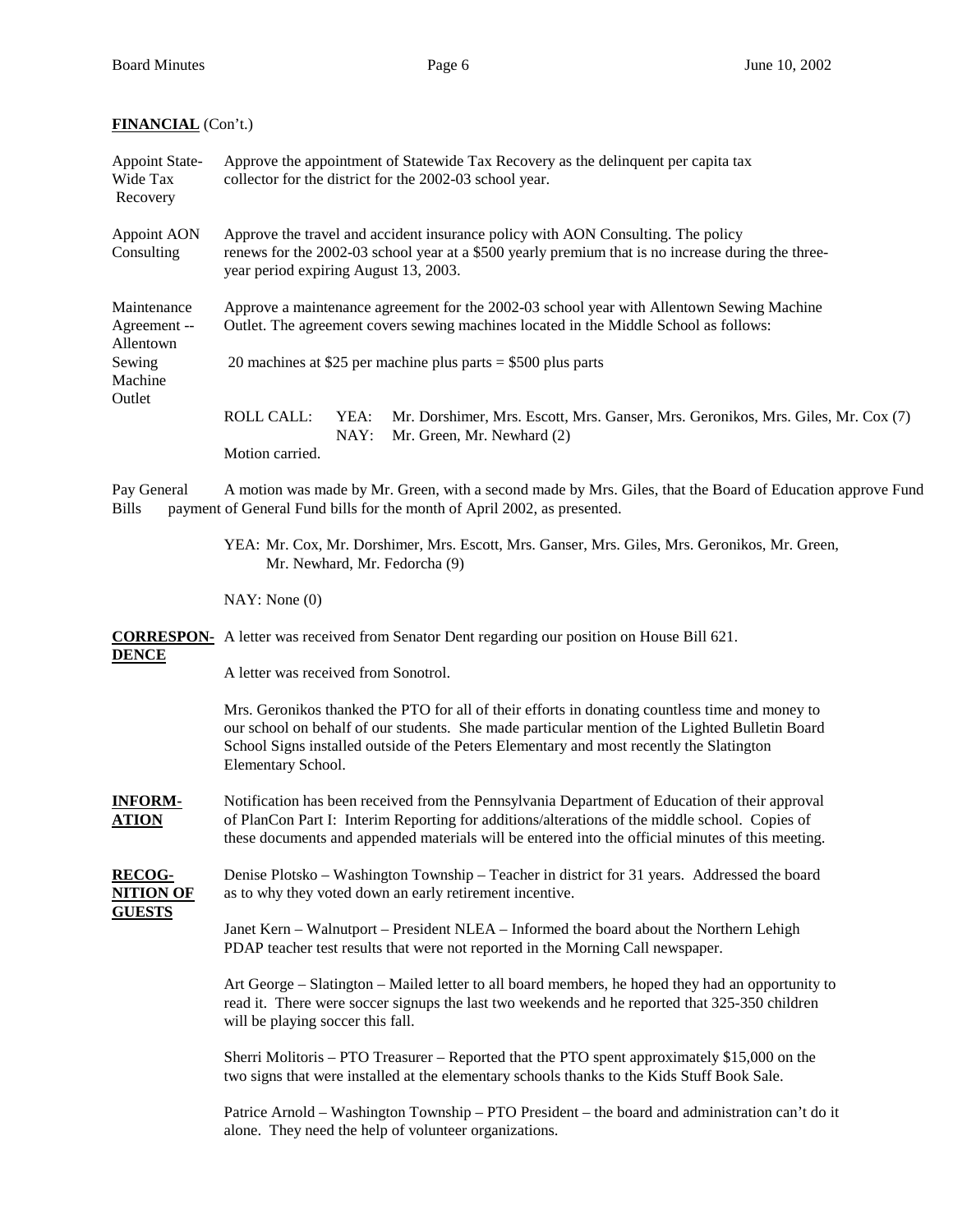| Recess                                            | President Fedorcha called for a short recess at 9:00 p.m. The board reconvened at 9:14 p.m.                                                                                                                                                                                                                                                                                                                                                                                                            |  |  |  |  |
|---------------------------------------------------|--------------------------------------------------------------------------------------------------------------------------------------------------------------------------------------------------------------------------------------------------------------------------------------------------------------------------------------------------------------------------------------------------------------------------------------------------------------------------------------------------------|--|--|--|--|
| Executive<br>Session                              | President Fedorcha called for an executive session for personnel reasons at 9:15 p.m. The board<br>reconvened at 9:50 p.m.                                                                                                                                                                                                                                                                                                                                                                             |  |  |  |  |
| <b>BUDGET</b><br><b>DELIBER-</b><br><b>ATIONS</b> | Dr. Sham recounted what the board has done to date with the budget and reviewed a new prioritized list<br>of cuts.                                                                                                                                                                                                                                                                                                                                                                                     |  |  |  |  |
| 3.0 Mill<br>Increase                              | A motion was made by Mrs. Geronikos, with a second made by Mrs. Escott that the Board of<br>Education approve to reduce the milleage to a 3.0 mill increase changing the A.D. Position<br>utilizing Option $1(1/2)$ time AD plus an assistant in the district), hire our own psychologist,<br>transportation cuts, reduce professional services/buildings & grounds, remove Saxon Phonics Kit,<br>approve a Sabbatical at the high school, remove National Conference, and remove summer<br>academies. |  |  |  |  |
| Public<br>Comment                                 | Steve Bandzi – Is replacing the acting principal position included in prioritized list?                                                                                                                                                                                                                                                                                                                                                                                                                |  |  |  |  |
| <b>Amend Motion</b><br>2.45 Mill<br>Increase      | A motion was made by Mr. Green, with a second made by Mr. Cox, to amend the previous<br>motion to further reduce the milleage to the 3 mill item listed on the prioritized cut list plus an extra<br>$$100,000$ (\$60,000 in special education and \$40,000 in transportation), plus the \$10,000 that<br>was found in the budget to install playground and fitness equipment, to bring the milleage increase<br>to 2.45 mills.                                                                        |  |  |  |  |
|                                                   | Mr. Green stated that he was not certain if the board wanted this statement part of the motion,<br>however, he stated that if there are any additional retirements or the Commonwealth comes up with<br>any additional money, that money could be used in the budget at the administrations discretion and<br>add items back into the budget.                                                                                                                                                          |  |  |  |  |
| Public                                            | Dina Wanamaker – She understands that cuts need to be made, but don't cut programs from the children.                                                                                                                                                                                                                                                                                                                                                                                                  |  |  |  |  |
| Comment                                           | Lori Katz – She has a problem with the board cutting band competitions. The band has just as<br>much school spirit, if not more than some of the other athletic programs in the school. It should be<br>reconsidered.                                                                                                                                                                                                                                                                                  |  |  |  |  |
|                                                   | Steve Bandzi – Why isn't the principal position for the high school listed in the cuts?                                                                                                                                                                                                                                                                                                                                                                                                                |  |  |  |  |
|                                                   | Patrice Arnold - Read a list of reasons why not to cut the budget down to 2.5 mills.                                                                                                                                                                                                                                                                                                                                                                                                                   |  |  |  |  |
|                                                   | Jack Bechel – Slatington – Don't cut the marching band competitions. Several years ago this band<br>won the equivalent of a district title in sports.                                                                                                                                                                                                                                                                                                                                                  |  |  |  |  |
|                                                   | Sharon Karpiszin – Washington Township – At a previous board meeting there was a question<br>asked regarding two major increases in the budget. She has attended all the meetings and she<br>hasn't heard those questions answered. One was an increase in transportation in the amount of<br>\$103,000 and the other was an increased payment to the intermediate unit for \$96,000. Could you<br>explain those increases?                                                                            |  |  |  |  |
|                                                   | Ted Reinert – Washington Township – Had a question on policy with regard to voting on motions.                                                                                                                                                                                                                                                                                                                                                                                                         |  |  |  |  |
| Amend<br>Amended<br>Motion<br>2.5 Mill            | Based on public comment, Mr. Green felt that there was some merit in keeping the marching band<br>competitions in the budget. A motion was made by Mr. Green, with a second made by Mr. Cox, that<br>\$7,000 be put back into the budget for the marching band competitions and merely make that up<br>with the \$10,000 that was found to purchase playground and fitness equipment, increasing the                                                                                                   |  |  |  |  |